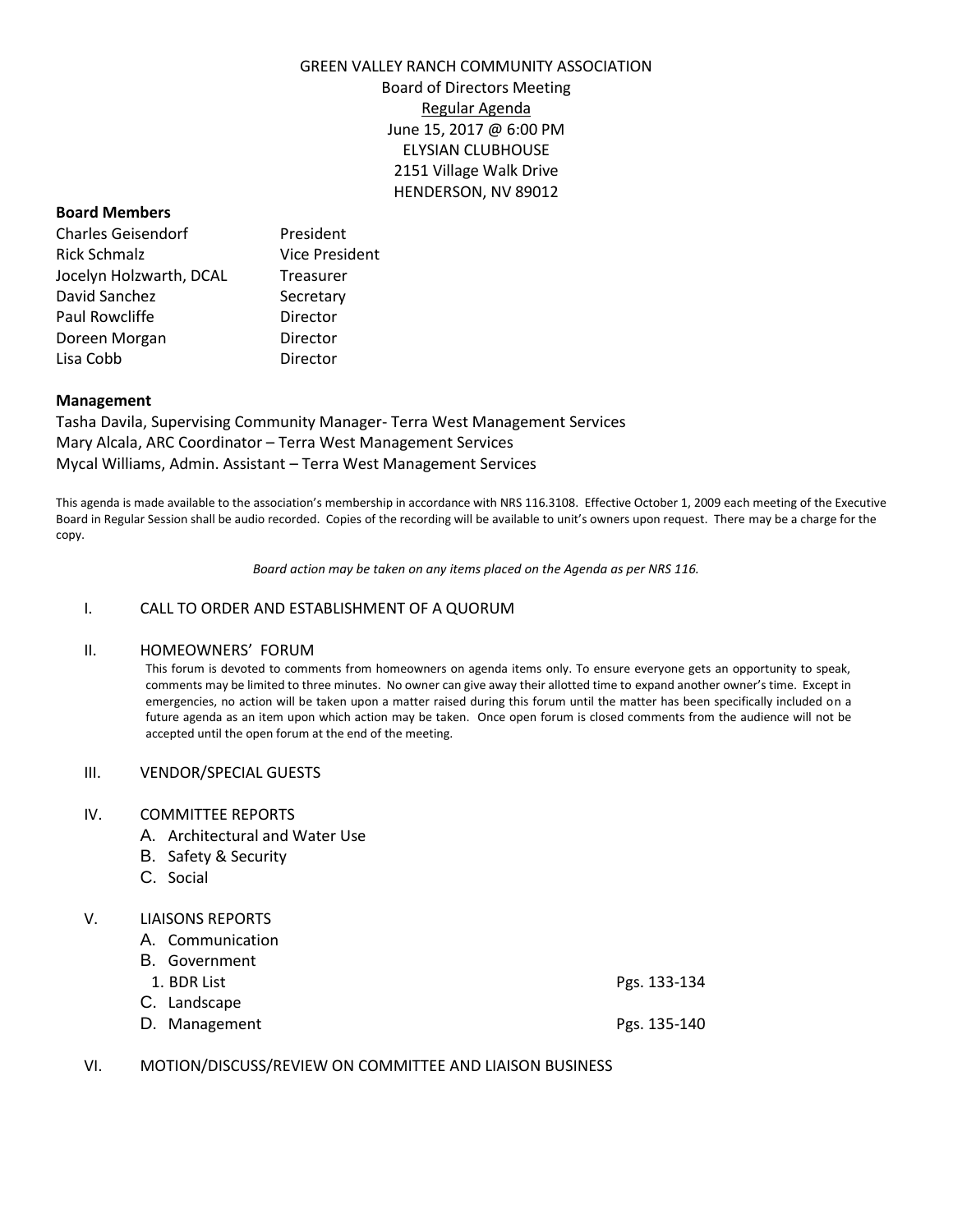# VII. CONSENT AGENDA ITEMS

Unless an item is pulled for discussion, the Board of Directors will take action on all consent agenda items with one motion, accepting the recommendations as stated on the agenda item. To pull an item for discussion, please notify the Board President before action is taken on the consent agenda items.

| A. Approval of Minutes - May 18, 2017       | Pgs. 142-145 |
|---------------------------------------------|--------------|
| B. Acceptance of Financials - March & April | Pgs. 146-147 |
| C. Review of Litigation Disclosure          | Pgs. 158-162 |
| D. Next Meeting $-$ July 20, 2017           |              |
| E. 2016 Pending Reserve Projects            | Pg. 163      |
| F. 2017 Reserve Projects                    | Pgs. 164-166 |
| G. Project Priority List                    | Pg. 167      |
|                                             |              |

VIII. Open Sealed Bids – Motion/Discuss/Review to approve management to open sealed bids

# IX. FINANCIAL

A. Treasurers Report

# X. UNFINISHED BUSINESS

- A. Strawberry Hill Park Play Equipment Replacement Motion/Discuss/Review to approve/deny/postpone the proposals submitted **Pgs. 169-182**
- B. ISG Aluminum Riser Cap Proposal Motion/Discuss/Review to approve/deny/postpone bid to replace all stake lighting with Aluminum Risers **Pgs. 183-188** Pgs. 183-188
- C. Association Board Meeting Location Motion/Discuss/Review to approve/deny/postpone possible location change for Board of Director meetings **Pg. 189** Pg. 189
- D. Summit Ridge Park Rafters Motion/Discuss/Review to approve/deny/postpone pricing change

Pgs. 190-195

E. Summerwood Circle Park Play Equipment Replacement - Motion/Discuss/Review to approve/deny/postpone the proposals submitted example 232 Pgs. 196-232

# XI. NEW BUSINESS

- A. Enclave Request for Rock Replenishment Motion/Discuss/Review to approve/deny/postpone rock replenishment request **Pgs. 234-235**
- B. Intertex Proposal#17-1809 Motion/Discuss/Review to approve/deny/postpone bid from Intertex for wall cap and retaining wall repairs near 32 Staghorn **Pgs. 236-240** Pgs. 236-240
- C. 2016 Tax/Audit Review– Motion/Discuss/Review to approve/deny/postpone 2016 tax and audit
	- Pgs. 241-297
- D. Landscaping Proposal#06021701KC Motion/Discuss/Review to approve/deny/postpone bid from Jaramillo for rock replenishment – Phase 1 Pg. 298
- E. Landscaping Proposal#06021702KC Motion/Discuss/Review to approve/deny/postpone bid from Jaramillo for rock replenishment – Phase 2 Pg. 299
- F. Landscaping Proposal#06021703KC Motion/Discuss/Review to approve/deny/postpone bid from Jaramillo for rock replenishment – Phase 3 Pg. 300
- G. Landscaping Proposal#06021704KC Motion/Discuss/Review to approve/deny/postpone bid from Jaramillo for rock replenishment – Phase 4. Pg. 301
- H. Landscaping Proposal#06021705KC Motion/Discuss/Review to approve/deny/postpone bid from Jaramillo for rock replenishment – Phase 5 Pg. 302
- I. Social Committee Meeting Food Motion/Discuss/Review to approve/deny/postpone the request to provide food at monthly Social Committee Meetings

# XII. INFORMATIONAL/UPDATES

- A. Strawberry Hill Park Play Equipment Replacement
- B. Summerwood Park Play Equipment Replacement
- C. Backflow Testing Pgs. 175-226